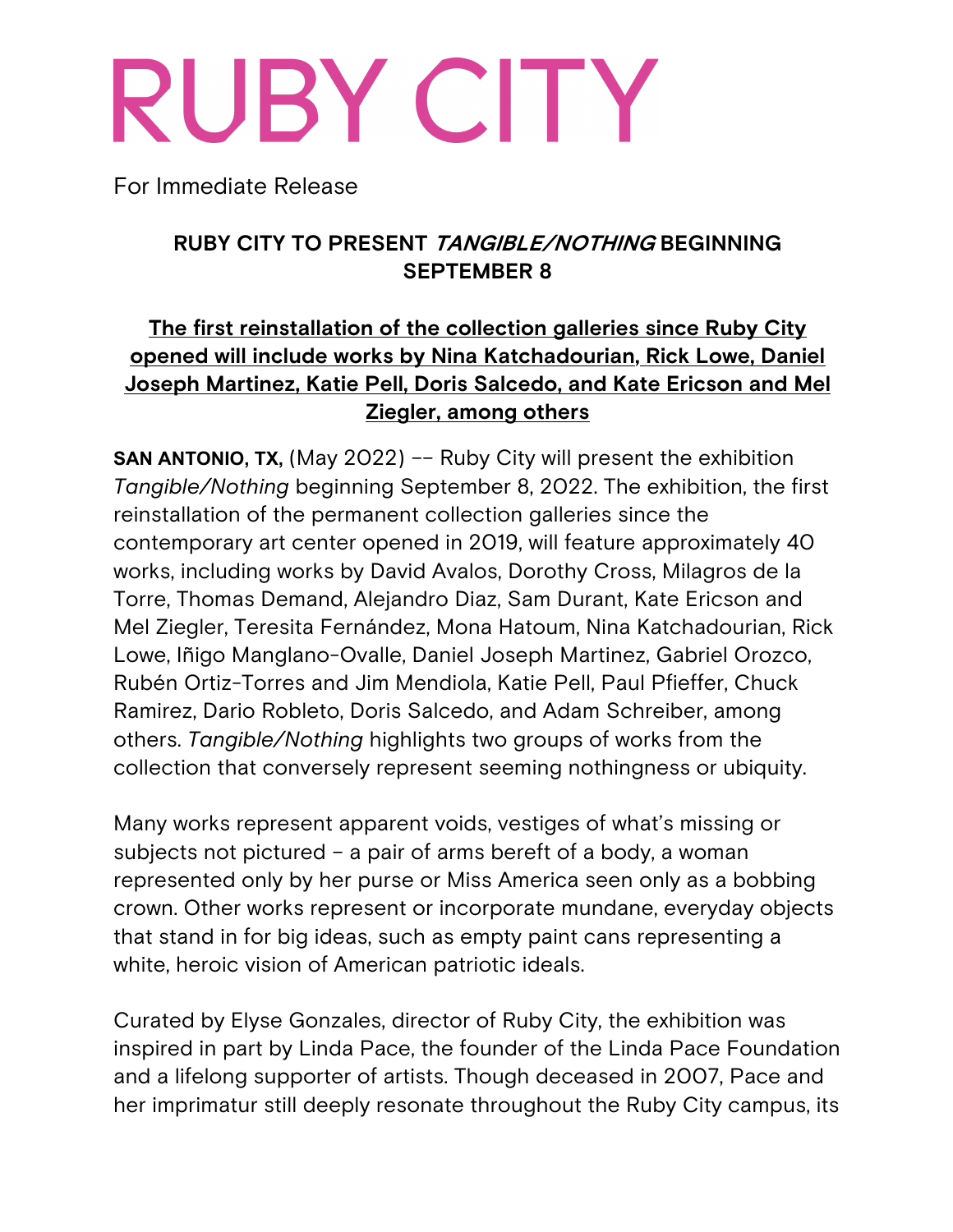mission and the city's art community as a whole. The exhibition's themes also reflect the social isolation caused by caused by the COVID-19 pandemic.

"This notion of absence and presence was similarly experienced by everyone over the past two years, when many people were physically separated from friends and family, needing to find ways to connect with them in absentia—with many experiencing permanent loss," said Gonzales.

Serving as the backbone of the exhibition are a series of works by artists, many of whom were friends, that intimately portray or memorialize Pace, even if she is not pictured. For example, Chuck Ramirez photographed Pace's purse in *Purse Portraits: Louis (Linda),* 2005. Ramirez's series of purses, seen from above with the contents exposed, represent the owners, since purses--and the objects carried within--are a most personal possession and constant companion of many women. Another example is *BookPace* (2002), a series of photographs of the book spines in Pace's home library by Nina Katchadourian, on loan from the artist. Selected and arranged by the artist, the book titles become spontaneous sentences, poems that all reveal Pace and her passions, known and unknown.

In the suite of prints <u>"I Miss Everyone Who Has Ever Gone Away</u>," Dario Robleto memorializes music icons such as Maria Callas, Patsy Cline, Jimi Hendrix, and Kurt Cobain. Each print represents the cover of a live album with a stylized version of the cover's colors and shapes--but with the names and photos of the musicians absent.

Paul Pfieffer's video work *Miss America* (2003) includes an altered clip from the broadcast of the Miss America pageant. It shows only the bobbing crown moving on the stage, the beauty queen herself absent. Another work by Pfeiffer, *Red Background #1* (2002), is a photograph of a red velvet background, typically used in the photography of art and objects, with the objects themselves removed.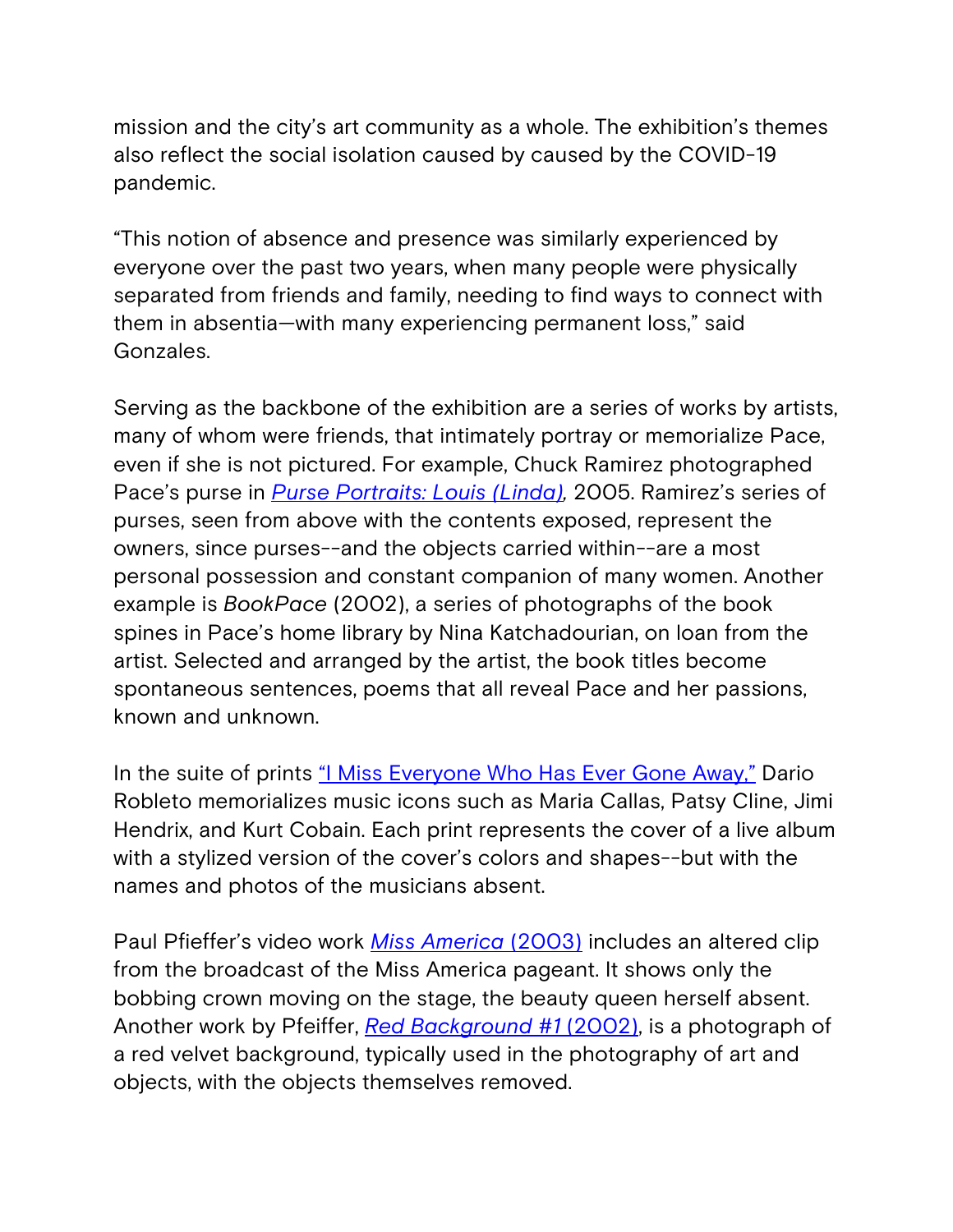Rick Lowe's *Untitled* (2021) a recent acquisition on view for the first time, is an abstract pattern based on the game of dominoes. The painting and collage represents the artist's personal experience with the game as well as the spirt of community that the game engenders and the places it is played. Lowe is currently featured in the 2022 Whitney Biennial. Similarly, *Bitchen Stove* (2006), by popular San Antonio artist Katie Pell (1965– 2019), transforms an otherwise commonplace appliance—a gas stove into a comment on traditional gender roles—the bright pink stove is customized like a lowrider car.

Also on view will be *Abstract Painting, White, Number 862* (2005), an allwhite canvas by Daniel Joseph Martinez (who is also currently featured in the 2022 Whitney Biennial). Only the accompanying label suggests the subject of the work, the role (or lack of a role ) of the state in higher human culture, typical of the artist's abstract explorations of individual and collective identity.

Kate Erickson (1955-1995) and Mel Ziegler are known for their conceptual works commenting on American history and its tropes. Their work *High Gloss* (1991), recently gifted to Ruby City, is a group of 80 empty paint cans, the dried colors still visible. The paint is from a line of housepaint from one of Benjamin Moore's historic series. The colors are named for places and figures from the 18<sup>th</sup> and 19<sup>th</sup> centuries—stand-ins for broad, romanticized concepts of US history that privileged a white, male, and heroic narrative.

#### **Related Programs**

Ruby City will celebrate the exhibition with a free public opening reception on Saturday, **September 10**, 2022. Other programs will include a family day on **October 15** and a talk by artist Rick Lowe, in conversation with Gonzales, on **November 10**.

## **About Ruby City**